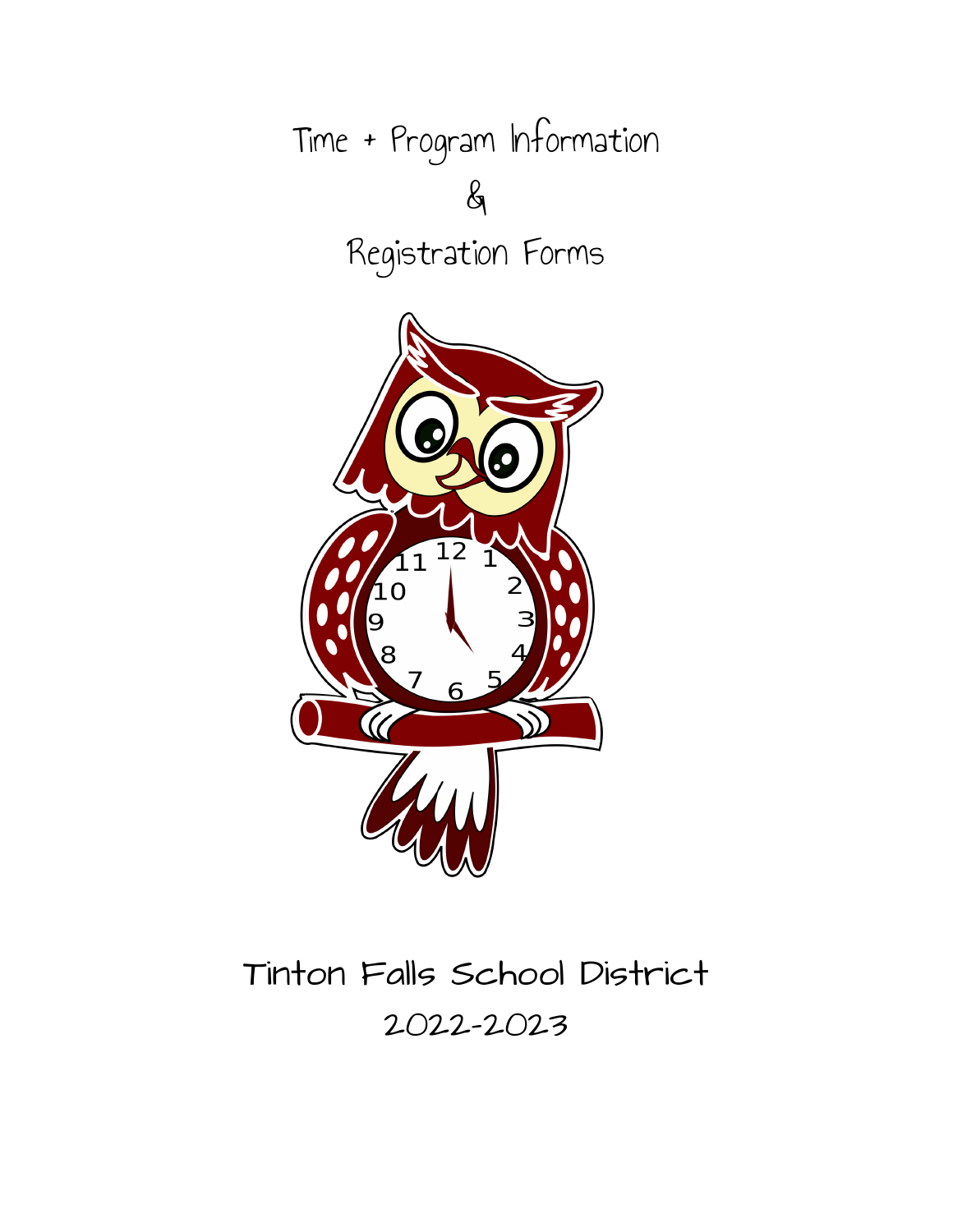## THE TINTON FALLS SCHOOL DISTRICT

TIME + AFTER-SCHOOL PROGRAM

658 TINTON AVENUE TINTON FALLS, NJ 07724 732-233-9114 FAX 732-542-1158 http://tfs.k12.nj.us

Lisa Goldey, Ed. D Vin Daniels Superintendent of Schools **Business Administrator/Board Secretary Business Administrator/Board Secretary** 

Dear Parents/Guardians:

Welcome to Time + in Tinton Falls, grades K-5. We are looking forward to our 2022-2023 after-school care program, which will begin on Thursday**, September 8, 2022, at dismissal time.** Attached are the Time + program and registration information. A calendar indicating all days and times that the program is in session is also included. Please carefully review all information before signing the Parent Assurance Statement/ Student Registration form at the end of this packet.

Teacher coordinators operate the program each day at MFA and SRS. Assistants are assigned to work with them every afternoon. We also have approved teacher/staff members as well as guest teachers from the district to assist with the program as necessary. The program is available at both schools as long as sufficient student enrollment is met.

#### **Registration Procedure:**

- 1. **Complete, sign, and return Parent Assurance Statement/Student Registration forms.**
- 2. **Include a two-month tuition payment at the time of registration** by August 18th (September and June tuition see "Tuition Guidelines") in order to have your child begin the program on September 8th. **Students registered after August 18th, will not be able to begin the program until the week of September 12th .**
- ❖ **Registration for the 2022/2023 school year begins July 5, 2022.**
- ❖ **Registrations must be brought to the following address:**

Tinton Falls Board of Education 658 Tinton Avenue Tinton Falls, New Jersey 07724

Parents may enroll children throughout the year. A minimum of **forty-eight hours notice** is required to begin Time +.

Should you have any questions about the program, please contact Patty Caruso at pcaruso@tfschools.org or 732-233-9114.

Very truly yours,

Lisa Goldey, Ed.D. Superintendent of Schools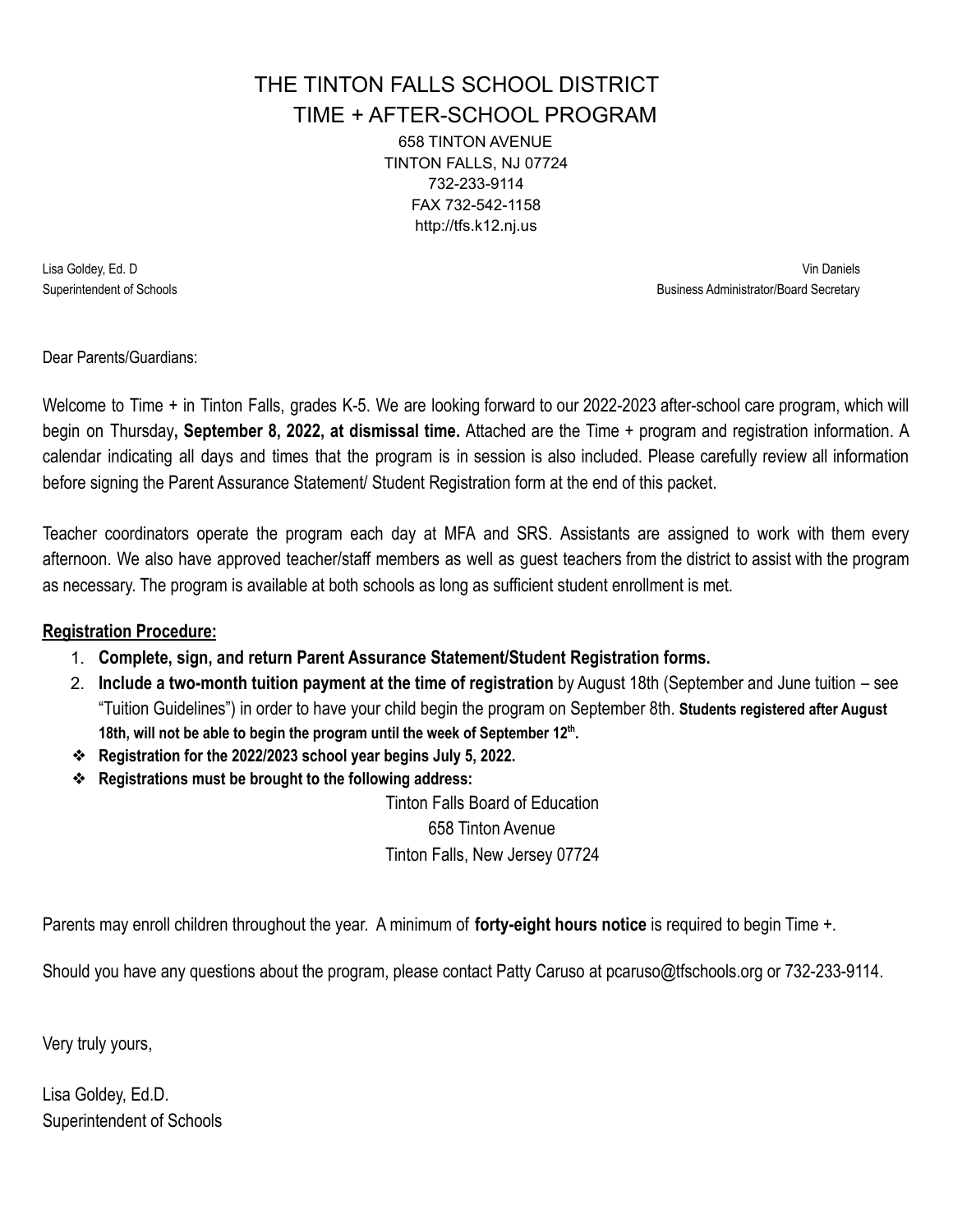#### **K-5 PROGRAM GUIDELINES**

#### **Time + operates daily from school dismissal until 6:00 P.M.**

#### **\*\*For the safety of everyone, the Time + Program will follow NJDOH, NJDOE, and CDC guidance\*\***

1. Time + Coordinators may be reached while Time + is in session using the following cell phone numbers: Atchison School **732-245-9346** and Swimming River School 7**32-245-9698**. Please keep this number handy or program it into your cell phone in case of an emergency.

2. When your child will not be in Time + for any reason, please be sure to inform the coordinators and your child's classroom teacher either the day before or the same morning of the absence. Notification must be in writing. In the event that advanced notification is not possible, please notify your child's school.

3**.** Parents are required to sign their children out daily with a Time + coordinator. Children **will not** be released to anyone under the age of 17. Children will not be permitted to walk home and/or leave unescorted. Children will not be escorted by Time + coordinators to after-school activities.

4. Children will only be released to those family members and/or neighbors/friends identified on the registration form. Photo identification is required for release to anyone other than the parent. Parents may make additions/changes by notifying the coordinators in person. Children may not return to Time + once they have been signed out.

5. Please notify Time + coordinators when any registration information changes during the year (i.e. changes in address, home/work telephone numbers, emergency contacts, etc.). All changes must be made in person. Notes reflecting changes will not be accepted.

6. Both the school calendar and the Time + calendar are included in the registration packet. Please note the school days/vacations when Time + will/will not operate. Children must be present in school at the end of the day in order to attend Time +.

7. Please send an after-school snack/drink with your child every day. Time + is a "nut-free" facility; therefore, please refrain from sending in **any snacks containing nuts.** Children will be given time to eat once they arrive at Time +. Sharing snacks is not permitted.

8. Time + does not encourage children to bring personal items/toys and will not be responsible for any loss or damage.

9. Teachers may not administer medications to children. Please include any allergies/medical needs your child has on the Parent Assurance Statement.

10. In the event of a weather-related emergency early closing, Time + will be canceled and the children will be sent home on their regular bus. Notify the main office if you do not want your child to go on the bus and that you will be picking him/her up.

11. **In the event in which after-school activities are canceled, Time + will only operate until 5:00.**

#### **ACTIVITY DESIGN**

Children will participate weekly in:

- $\star$  Recreational play
- $\star$  Technology lab time
- $\star$  Homework assistance (please speak with your building coordinators)
- $\star$  Arts and crafts/holiday projects
- $\star$  Outside play
- $\star$  Special events will be announced throughout the year



Should any child engage in any **inappropriate behavior**, parents will be informed. Coordinators are responsible for the safety of all children. Should a coordinator need to temporarily remove a child from attending, 24-hour notice will be given to the parent.

Repeated inappropriate behavior will result in dismissal from Time + for the remainder of the year. If a child is dismissed from the program due to inappropriate behavior more than once, he/she will be indefinitely prohibited from returning to the Time + program in the future.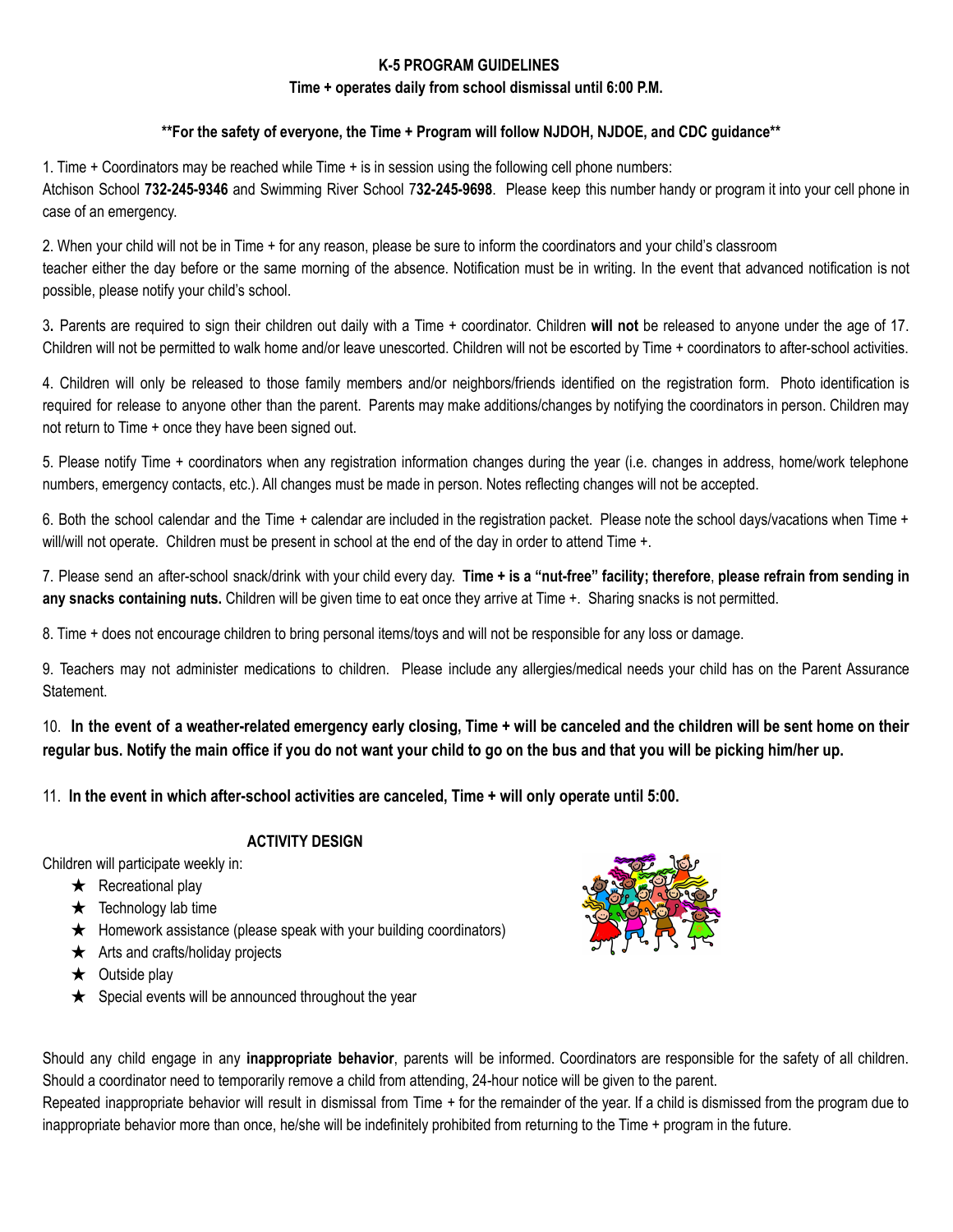#### TIME + TUITION GUIDELINES

REGISTRATION requires an initial payment of two months\* (September & June). Payments can be made monthly, quarterly in advance, or for the full year in advance. Parents paying for the entire year in September will receive a 5% discount. *Registrations occurring during the school year will require a minimum of 48 hours' notice.*

TUITION is a yearly amount payable in monthly installments. Monthly payments are calculated by dividing the yearly amount equally by the ten school months. Tuition does not include holidays or school vacations when Time + is not in session.

PAYMENTS are due in the Business Office on the first day of each month. Payments may be made in the form of cash, money *order, check, or via PaySchools Central. Please make checks payable to: Tinton Falls Board of Education.* Mail payments to Time +, Tinton Falls Board of Education, 658 Tinton Avenue, Tinton Falls, NJ 07724. Please include your child's name and the month that the tuition is for on the memo portion of your check.

Please be advised that Time + does not prepare monthly or yearly statements for tax purposes. If you require a receipt for your tuition payments, please send a prepared receipt requiring just a signature, along with a self-addressed stamped envelope.

LATE NOTICES from the Business Office will be sent if tuition is not paid by the 5<sup>th</sup> of the month. Should a reminder be sent, a \$15.00 late fee will be assessed. Dismissal from Time + will occur when your tuition is in arrears for more than one month. Continuous delinguent payments will result in removal from the after-school care program for the current year and/or jeopardize **enrollment for the following year.**

LATE FEES for Time + will occur when a parent arrives after 6:00 P.M. to pick up their child. This charge is \$30.00 for the first 15 minutes and \$37.50 per hour for each additional hour. Three late pick-ups during the year will result in dismissal from the **program.**

EXTRA DAYS are incurred only by parents registering for the 4-day-a-week program or less. Occasionally your child may need to attend Time + on an unscheduled day. There will be no charge if you switch one of your scheduled days for an unscheduled day within the same week. An extra day charge (per day rate) will be incurred if your child attends his/her regularly scheduled days plus an unscheduled day in the same week. Days your child is absent from Time + cannot be accumulated for future use.

EMERGENCY DAYS are available for students who are not enrolled in the Time + program. The fee is \$40.00 on a regular school **day and \$55.00 on a single-session school day.**

CHANGES made to your original Time + schedule are required to be in writing 48 hours prior to the change. The Time + coordinators, your child's homeroom teacher, and the Business Office require written notification. Two changes will be permitted. Afterward, a \$10.00 fee will be assessed for each subsequent change. Flexible schedules cannot be accommodated.

WITHDRAWAL from the program is required to be in writing 48 hours prior to the child's last day. The Time + coordinators, your child's homeroom teacher, and the Business Office must be notified. Upon receiving written notice in the Business Office, the Time + account will be updated and then closed. Any remaining balance will be due immediately. Failure to provide Time + with 48 hours' notice will result in a \$25.00 penalty either being added to your remaining balance or billed directly to you. All **payments/deposits are non-refundable; therefore, no refunds will be issued throughout the year.**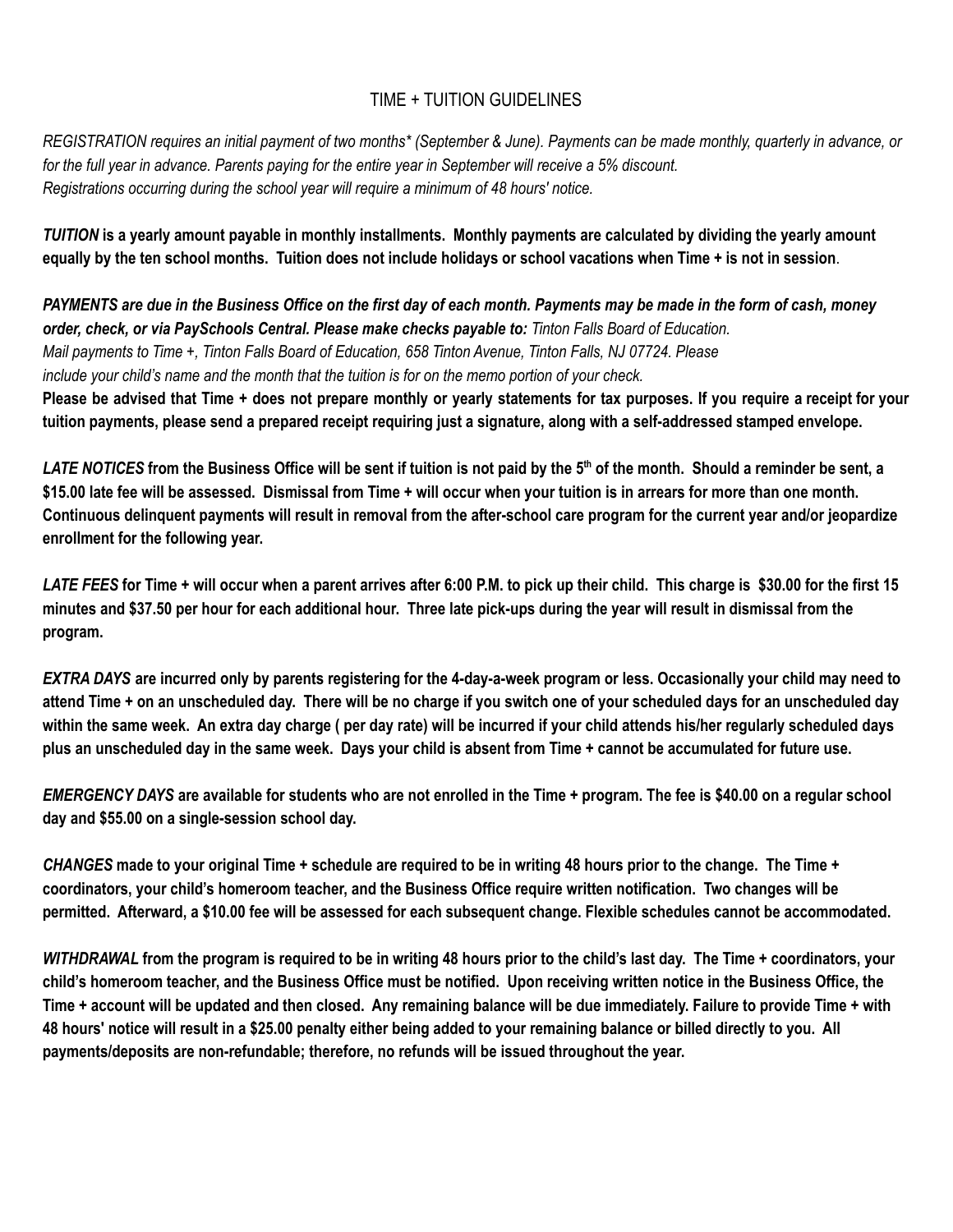### Monthly Tuition Payment Schedule/Rates

| # of Days/Week | # of Children         | <b>Annual Tuition</b> | <b>Monthly Tuition</b> |  |  |
|----------------|-----------------------|-----------------------|------------------------|--|--|
| 5 days         | 1 <sup>st</sup> Child | \$2400                | \$240                  |  |  |
| 5 days         | 2 <sup>nd</sup> Child | \$2300                | \$230                  |  |  |
|                |                       |                       |                        |  |  |
| 4 days         | 1st Child             | \$2200                | \$220                  |  |  |
| 4 days         | 2 <sup>nd</sup> Child | \$2100                | \$210                  |  |  |
|                |                       |                       |                        |  |  |
| 3 days         | 1st Child             | \$2000                | \$200                  |  |  |
| 3 days         | 2 <sup>nd</sup> Child | \$1900                | \$190                  |  |  |
|                |                       |                       |                        |  |  |
| 2 days         | 1 <sup>st</sup> Child | \$1800                | \$180                  |  |  |
| 2 days         | 2 <sup>nd</sup> Child | \$1700                | \$170                  |  |  |
|                |                       |                       |                        |  |  |
| 1 day          | 1st Child             | \$1600                | \$160                  |  |  |
| 1 day          | 2 <sup>nd</sup> Child | \$1500                | \$150                  |  |  |

→ Payments may be made at the Tinton Falls Board of Education office or via PaySchools. PaySchools information can be accessed here:

[www.payschoolscentral.com](http://www.payschoolscentral.com/)

- 21
- ➔ If paying at the Tinton Falls Board of Education office, please be sure to make checks payable to the Tinton Falls Board of Education and include your child's name and the tuition month in the memo portion of the check.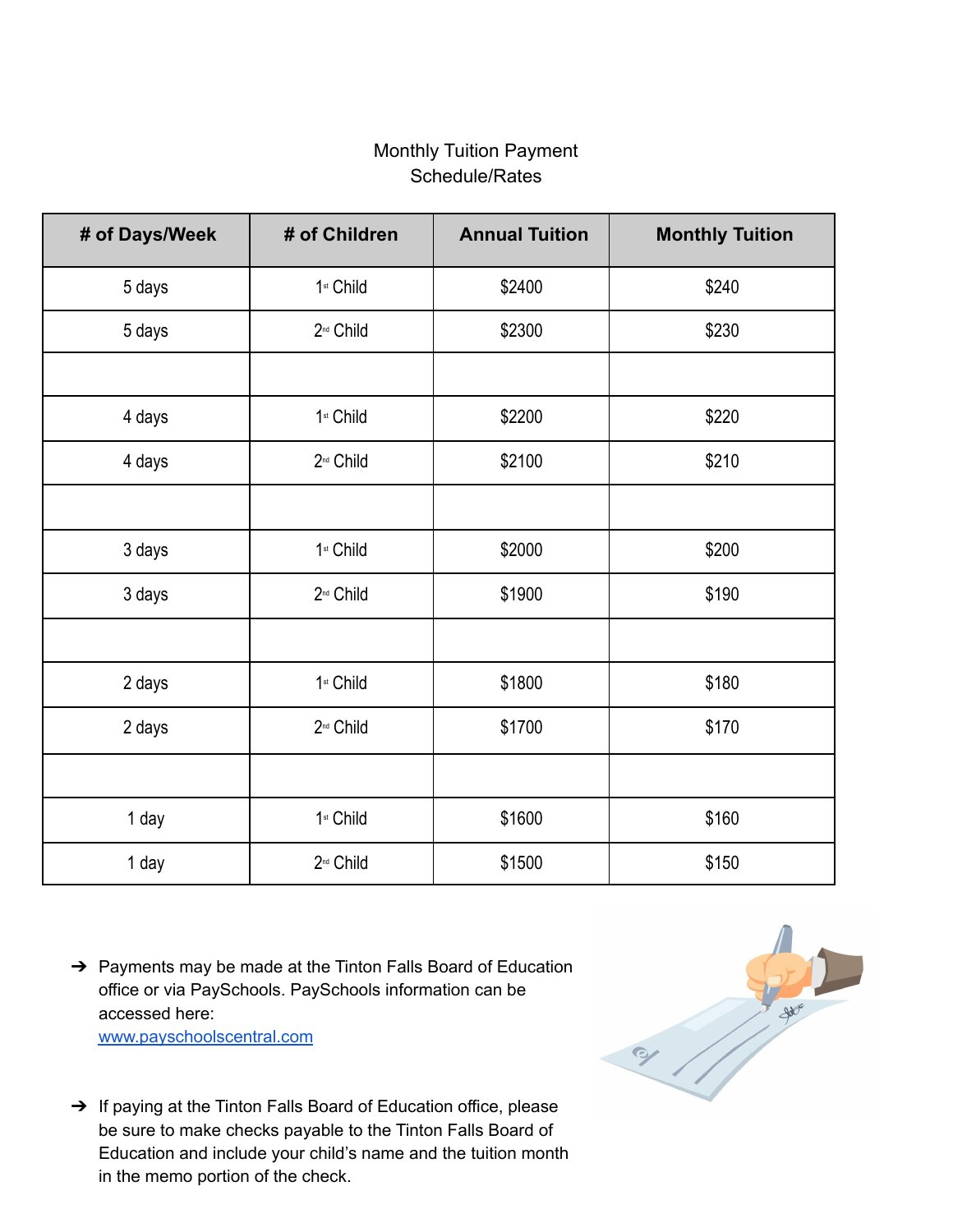#### Time + 2022-2023

| September 8, 2022                      | <b>TIME + BEGINS</b>            | First Day for Students                           |  |  |
|----------------------------------------|---------------------------------|--------------------------------------------------|--|--|
| September 26, 2022                     | TIME + CLOSED                   | <b>SCHOOLS CLOSED - ROSH HASHANAH</b>            |  |  |
| October 5, 2022                        | TIME + CLOSED                   | <b>SCHOOLS CLOSED - YOM KIPPUR</b>               |  |  |
| October 10, 2022                       | <b>TIME + CLOSED</b>            | <b>SCHOOLS CLOSED - COLUMBUS DAY</b>             |  |  |
| October 31, 2022                       | TIME +<br>Dismissal - 6:00 P.M. | Single Session Day - Staff PLC's                 |  |  |
| November 4, 2022<br>November 7-9, 2022 | TIME +<br>Dismissal - 6:00 P.M. | Single Session Day - P/T Conferences             |  |  |
| November 10, 2022<br>November 11, 2022 | TIME + CLOSED                   | <b>SCHOOLS CLOSED - NJEA CONVENTION</b>          |  |  |
| November 23, 2022                      | TIME +<br>Dismissal - 6:00 P.M. | Single-Session Day - Thanksgiving Holiday Begins |  |  |
| November 24, 2022<br>November 25, 2022 | TIME + CLOSED                   | <b>SCHOOLS CLOSED - THANKSGIVING</b>             |  |  |
| December 23, 2022                      | TIME +<br>Dismissal - 6:00 P.M. | Single-Session Day - Winter Break Begins         |  |  |
| December 26, 2022-<br>January 2, 2023  | TIME + CLOSED                   | <b>SCHOOLS CLOSED - WINTER BREAK</b>             |  |  |
| January 13, 2023                       | TIME +<br>Dismissal - 6:00 P.M. | Single Session Day - Staff PLC's                 |  |  |
| January 16, 2023                       | TIME + CLOSED                   | <b>SCHOOLS CLOSED - M.L. KING BIRTHDAY</b>       |  |  |
| February 16, 2023                      | TIME +<br>Dismissal - 6:00 P.M. | Single Session Day - Staff PLC's                 |  |  |
| February 17, 2023                      | TIME + CLOSED                   | <b>SCHOOLS CLOSED - Staff Professional Day</b>   |  |  |
| February 20, 2023                      | TIME + CLOSED                   | <b>SCHOOLS CLOSED - PRESIDENTS' DAY</b>          |  |  |
| March 17, 2023                         | TIME +<br>Dismissal - 6:00 P.M. | Single Session Day - Staff PLC's                 |  |  |
| April 7, 2023 -<br>April 14, 2023      | TIME + CLOSED                   | <b>SCHOOLS CLOSED - SPRING BREAK</b>             |  |  |
| May 26, 2023                           | TIME +<br>Dismissal - 6:00 P.M. | Single Session Day - Staff PLC's                 |  |  |
| May 29, 2023                           | TIME + CLOSED                   | SCHOOLS CLOSED - MEMORIAL DAY                    |  |  |
| June 9, 2023                           | TIME +<br>Dismissal - 6:00 P.M. | Single Session Day - Staff PLC's                 |  |  |
| June 20-22, 2023                       | TIME +<br>Dismissal - 6:00 P.M. | Single-Session Days                              |  |  |